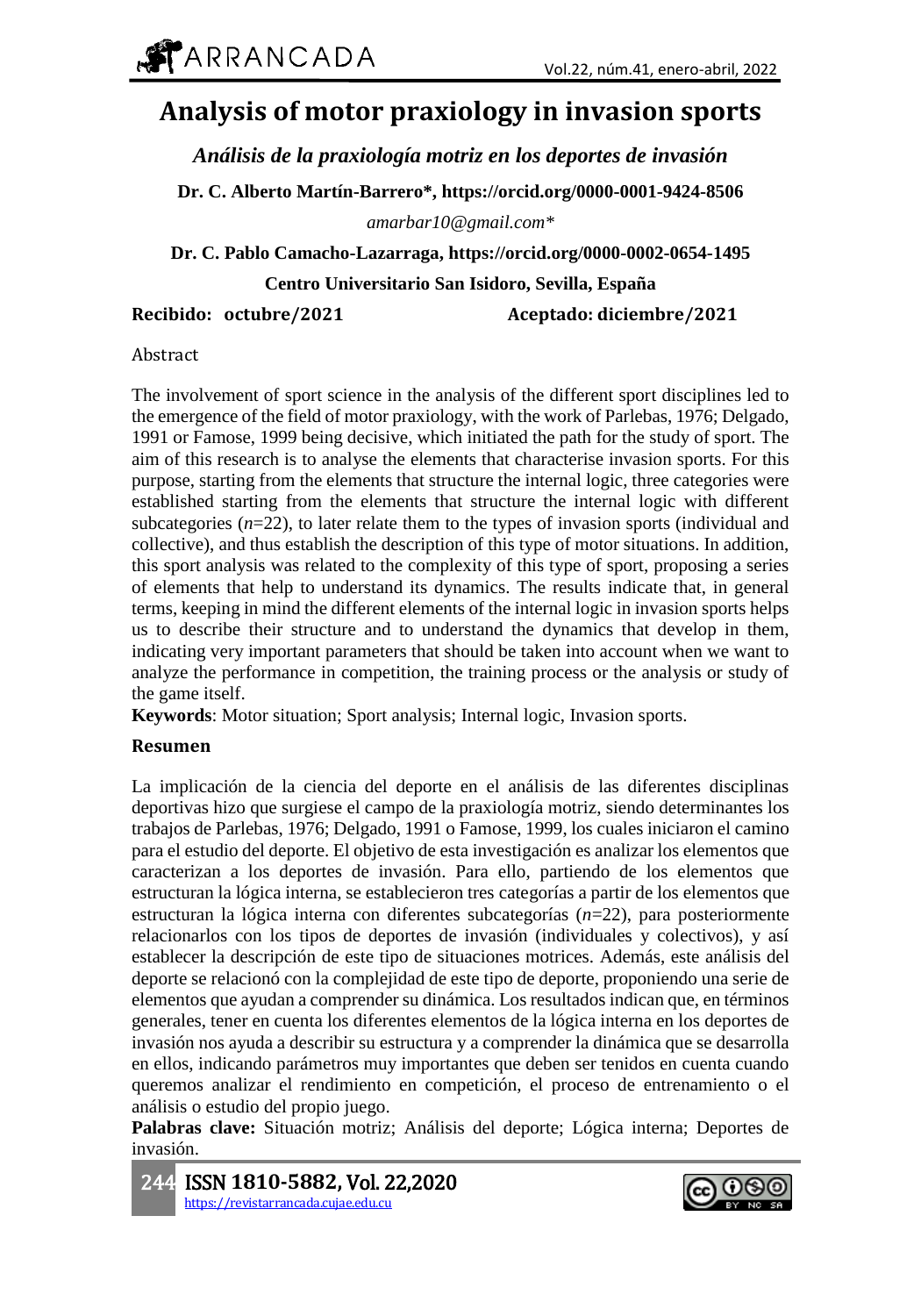#### **Introduction**

Sport has long been interpreted as a discipline linked to art, understood from a purely practical point of view. Subsequently, when sport is incorporated into the scientific field, a change in the analysis of it arises, trying to provide this discipline with arguments from research and study. It is here when professionals and scholars of sport science begin to investigate and deepen on the different elements that compose it, and therefore begin to define its motor nature, emerging the field of motor praxiology (PM) (Parlebas, 1976; Delgado, 1991; Famose, 1999), since, in order to transform the teaching of sports, it is necessary to know and study in depth the fundamentals and motor actions of each modality, which represents what Parlebas calls the internal logic of the game (Oliveira and Magno, 2010), which requires the player to actively participate in the relationships he/she maintains with team mates, opponents, space, time and material (Alonso et al., 2011; Parlebas, 2001; Daiane et al., 2016; Alcaraz Muñoz et al., 2017), as it simultaneously puts into action its different dimensions: organic, affective, cognitive and relational (Lavega, 2017). However, the analysis in certain sports where a logical behaviour is not followed, has led to think that such actions correspond to chance factors (Dufour, 1990).

Following Parlebas (2001), we can define PM as "the science of motor action, main characteristics or relevant features of a given motor situation", where every sports game constitutes a praxeological system possessing its own order and a unique structure derived from a logic, from which the game actions acquire meaning, so games and sports can be understood through interactive environments (Dos Santos Soares et al., 2012; Andueza & Lavega, 2017), where the players's participation has its essence in the act of human communication and/or counter-communication, in which participants interpret the messages of team mates and opponents, choosing the best decision at each moment. This is where motor praxiology appears as an area of knowledge that systematizes the internal logic of all these practices (Largadera & Lavega, 2003; Menezes & Magno, 2017), not being understood as a teaching methodology, but as scientific knowledge about the functioning of games and sports (Oliveira & Magno, 2010; Araujo, Souza & Ribas, 2014).

This science of motor skills conceives motor practices as interacting elements, relating to each other following a certain order (Lavega & Lagardera, 2004), which imposes a system of obligations and guides players to be subject to certain codified relationships determined by the rules of the game (Lavega et al., 2018).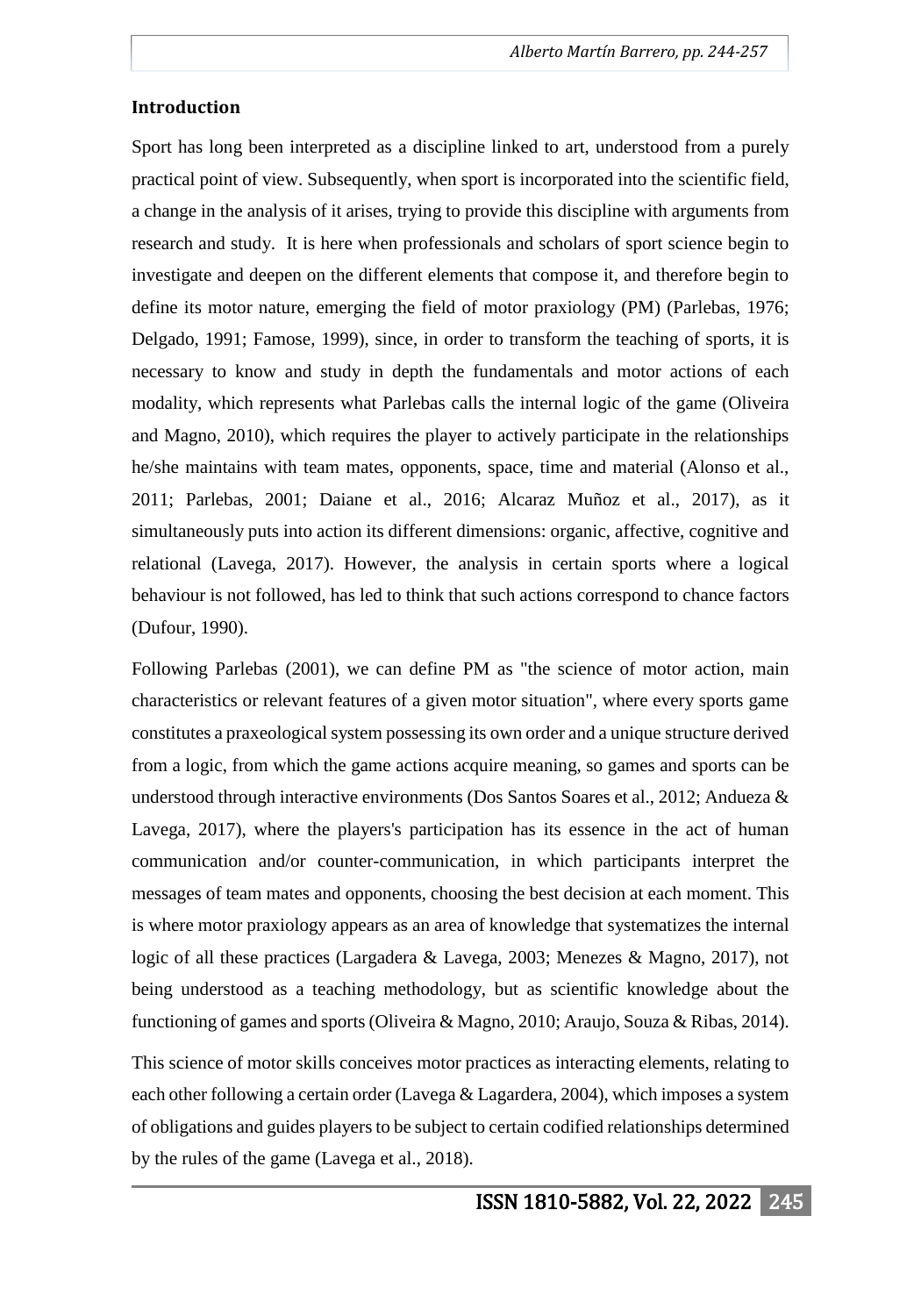Therefore, the relationship of this science with sport has been to define the characteristics of each one of them; because of this, it has been possible to begin to understand its complexity, finding that it is not the addition of small isolated learning that allows to reach the complex movement, but the acquisition of experiences in global learning environments, where all the compositional elements are integrated (Jaqueira & Araujo, 2013). From behind the practices we teach there are more important objectives than the technique itself, and that is the understanding of the different duel episodes that constantly occur during the game, based on the interaction between all the elements that compose it, which is its internal logic (Magno & Franco, 2020), in order to adapt the practice as an essential variable on which other pedagogical foundations affect the learning of motor behaviors (Arias et al., 2011).

One of the categories of sports that constitute this field of study are invasion sports. According to Otero et al. (2011), the bibliographic review of these sports disciplines allows us to recognize three meanings to designate them: i) team sports, ii) invasion sports and iii) cooperative opposition sports in shared space. As for invasion sports, there are different classifications. Thorpe et al. (1986) divide them into two categories: focused on a closed target and focused on an open target. Also from the classification proposed by Hernandez et al. (2000), they are called collaboration, opposition and common space sports. Even the possibility of the appearance of a mobile that must be displaced is also added (Otero et al. 2014). But on the other hand, there are other authors who consider it important to take into account those that have a tactical component, regardless of the sociomotor relationships (Mitchell, 1996; Sola, 2005). The presence of tactical actions establishes that interaction with an opponent is an important component in this type of situations, and therefore this last characteristic, together with the need to dominate a common space, makes us think that the concept of invasion refers to a very varied repertoire of sports games, regardless of the presence or not of cooperators.

In this paper we define the analysis of the components of PM in invasion sports, in order to relate and to categorize the different elements of the internal logic of invasion sports, to study the principles that govern this type of motor situations, taking into account that sports of these characteristics constitute a complex object of study (Martin & Lago, 2005).

## **SAMPLE AND METHODOLOGY**

As indicated by the PM or the science of motor action, the internal logic composes its conceptual corpus or conceptual components at different levels of abstraction. The logic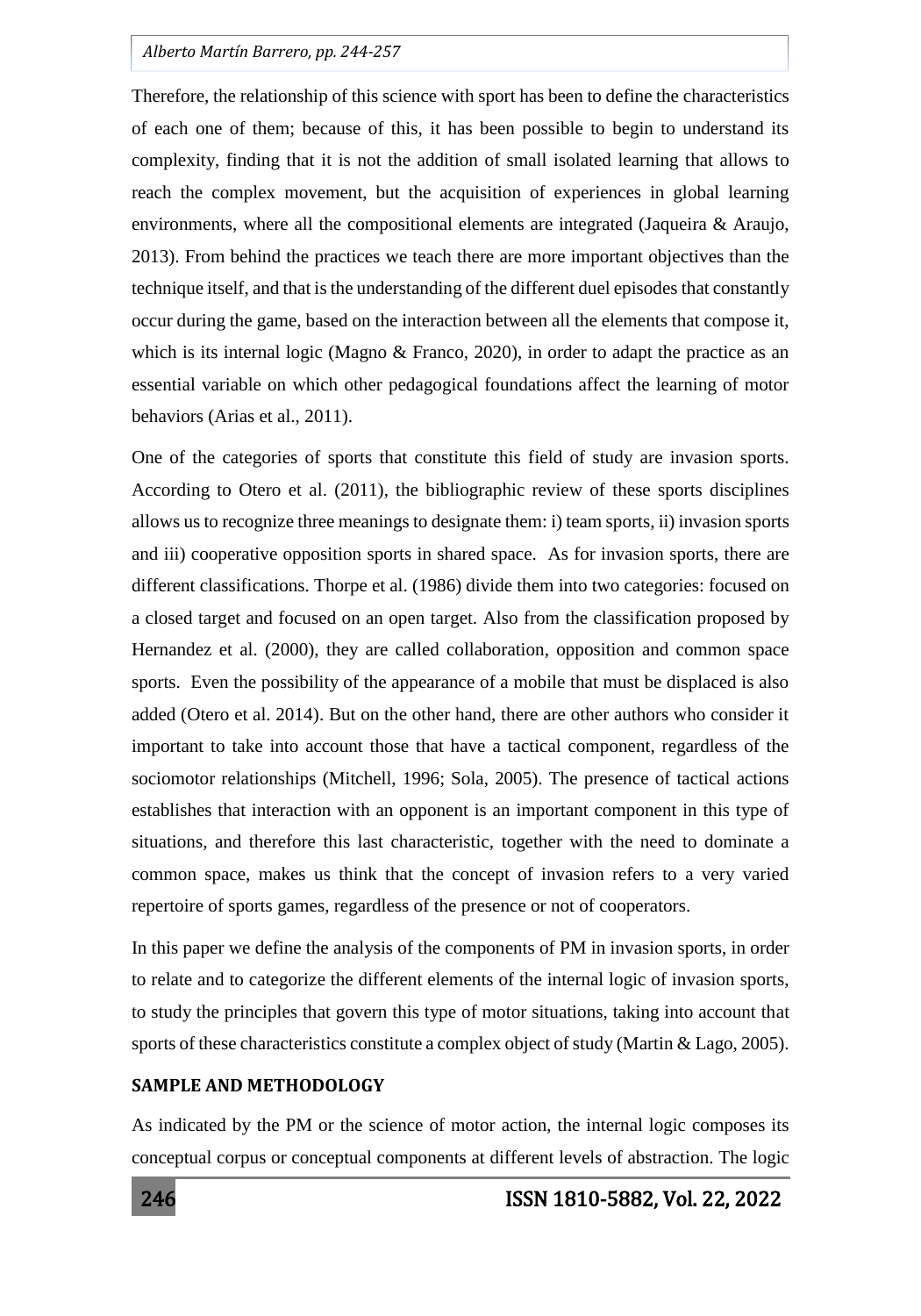of the game can be divided into internal and external, but for the methodological development of this work, we have taken the considerations of Hernández, Rodríguez & Castro (2008) who indicate that it is important to take into account this concept, because when the external elements have no relation with the motor action, or rather, they do not modulate or condition in a relevant way the motor praxis.

A quantitative methodology was applied with expert (*n*=10) assessment using a Likerttype scale of 1-10 in relation to pertinence (*M*=8.89). Coefficient for content validity Aiken's V was applied with a confidence interval of 99%.

The sample was drawn after analysing the components of the internal logic and the categorisation of the types of invasive sports. In order to define the different elements or configuring parameters (Bayer, 1992; Hernandez, 1994, Lago, 2000; Oliveira and Ribas, 2010; Saraví, 2012) that make up invasion games we will assume the following structure proposed by Martín-Barrero (2019); from it, 3 categories will be established: motor nature, formal or structural elements and functional elements.

As a final instrument we used a matrix including all of the components and variables: i) element of the internal logic, ii) characteristic of the elements and iii) type of sport.

In order to categorize each of the invasion sports, we consider it is appropriate to use the following classification:

- a) Individual invasion sports (DII): mainly composed of fighting or combat sports. For example Taekwondo.
- b) Team invasion sports (DIE): made up of cooperative sports that confront two groups and allow them to invade the opponent's space.

# **RESULTS**

In relation to the motor nature (Table 1), its elements were divided into two major categories: anatomical involvement (composed of 4 subcategories) and form of execution (composed of 4 subcategories). In total, both DIE and DII made up 6 of the 8 proposed subcategories, with a difference in categories 1, 5, 7 and 8.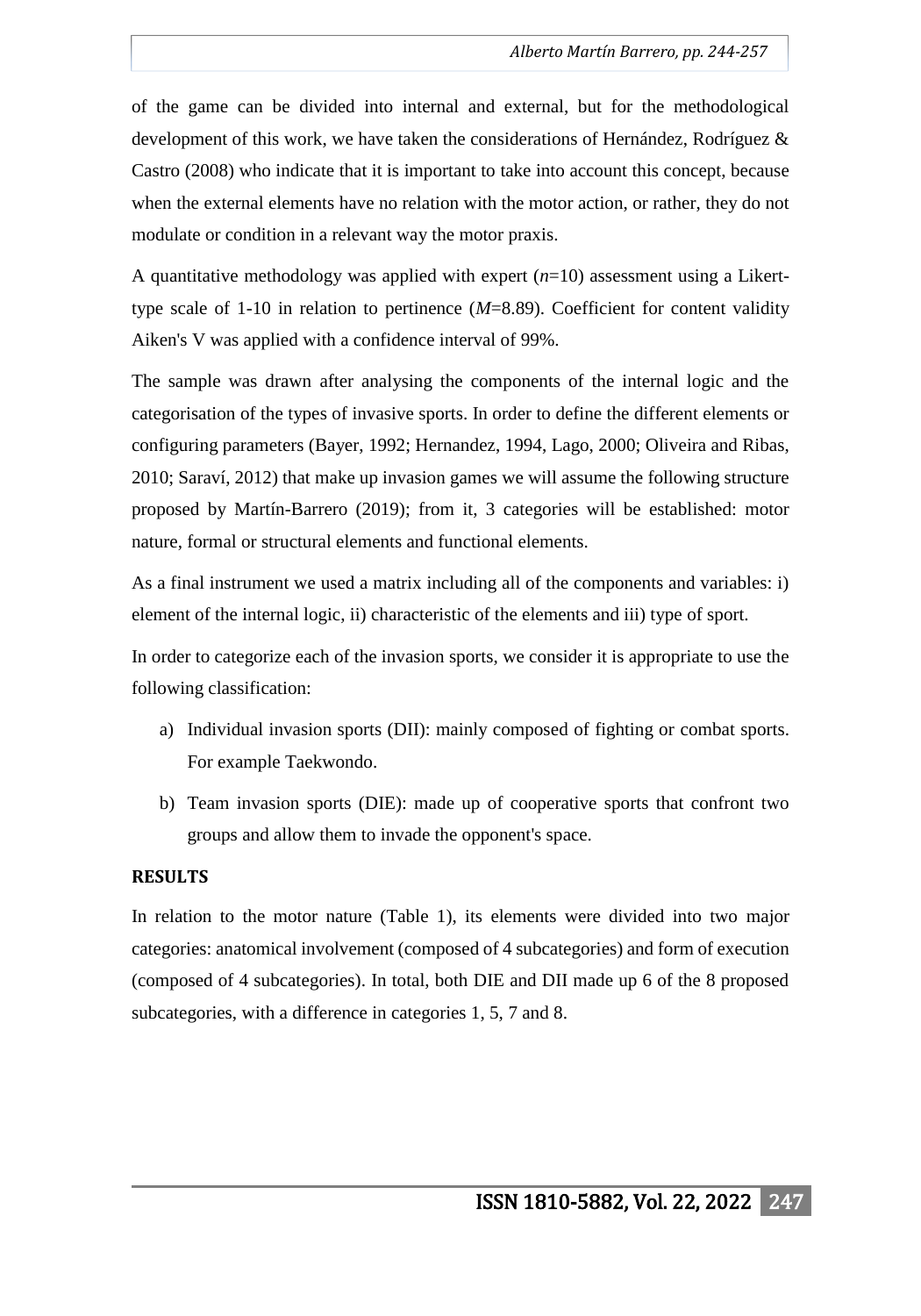| <b>Internal</b><br>logic | <b>Characteristics of the elements</b> |                               | <b>Type of sport</b>   |                                                         |
|--------------------------|----------------------------------------|-------------------------------|------------------------|---------------------------------------------------------|
| element                  | Anatomical                             | Predominant use               | Team                   | Fútbol                                                  |
| Motor<br>nature          | involvement                            | of the foot                   |                        |                                                         |
|                          |                                        | Predominant use               | Individual             | Boxing,                                                 |
|                          |                                        | of hands                      | and team               | basketball and<br>handball                              |
|                          |                                        | Use of both feet<br>and hands | Individual<br>and team | Judo, kárate,<br>taekwondo<br>and rugby                 |
|                          |                                        | Use of                        | Individual             | Fencing, kendo                                          |
|                          |                                        | implements                    | and team               | and hockey                                              |
|                          | Form of<br>execution                   | Traction and grip             | Individual             | Judo,<br>wrestling,<br>sumo, etc                        |
|                          |                                        | Punching                      | Individual<br>and team | Taekwondo,<br>kárate,<br>beisball, soccer<br>and hockey |
|                          |                                        | Shooting                      | Team                   | Basketball,<br>waterpolo and<br>handball                |
|                          |                                        | Projection                    | Individual             | Judo and<br>Jiujitsu                                    |

#### **Table 1. Differentiating characteristics of invasion sports according to their motor nature**

Respect to the formal elements of the internal logic (Table 2), the DIEs are present in all the formal elements  $(n=7)$  and the DIIs are present in 4 of the 7 possible ones, with a difference between subcategories 1, 2 and 4.

| <b>Internal</b><br>logic<br>element | <b>Characteristics of</b><br>the elements | Type of sport       | <b>Remarks</b>                            |
|-------------------------------------|-------------------------------------------|---------------------|-------------------------------------------|
| Formal                              | Mobile                                    | Team                | Rugby: ball                               |
| elements                            |                                           |                     | Basketball: ball                          |
|                                     |                                           |                     | Handball: ball                            |
|                                     |                                           |                     | Hockey: disc or pad                       |
|                                     | Goals                                     | Team                | Soccer: goals                             |
|                                     |                                           |                     | Basketball: Baskets                       |
|                                     | Space                                     | Individual and team | Playing field shared with the<br>opponent |
|                                     | <b>Teammates</b>                          | Team                | Equipment components                      |
|                                     | Adversaries                               | Individual and team | One opponent in individual sports         |
|                                     |                                           |                     | and more than one in team sports          |
|                                     | Time                                      | Individual and team | Dependent on each sport                   |
|                                     | <b>Rules</b>                              | Individual and team | Dependent on each sport                   |

 **Table 2. Differentiating characteristics of invasion sports according to formal elements**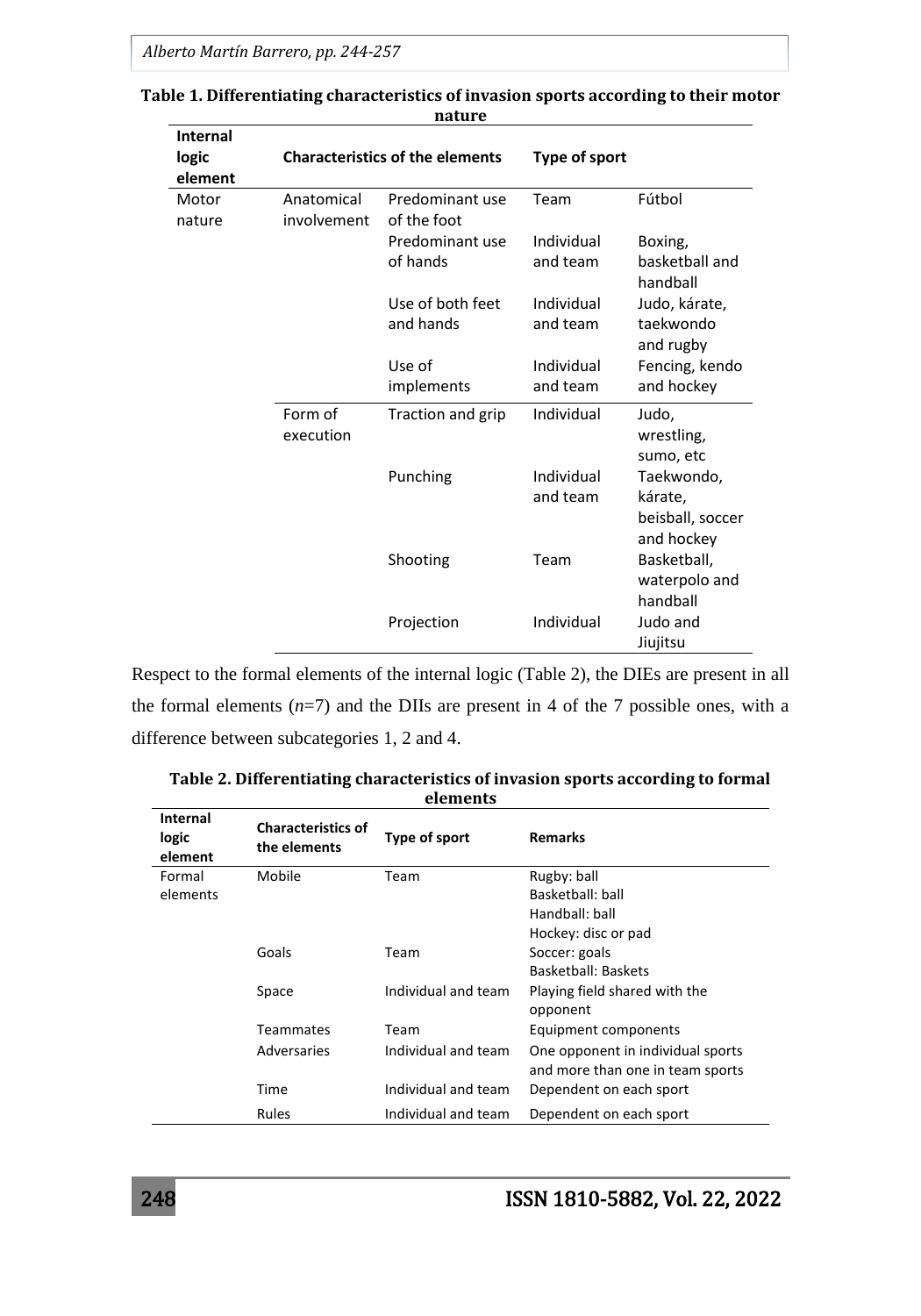Regarding the functional elements (Table 3) of the internal logic, the DIEs are present in all the formal elements  $(n=7)$  and the DIIs are present in 5 of the 7 possible ones, with a difference between subcategories 6 and 7.

| <b>Internal</b><br>logic<br>element | <b>Characteristics</b><br>of the<br>elements | Type of sport          | <b>Remarks</b>                       |
|-------------------------------------|----------------------------------------------|------------------------|--------------------------------------|
| Functional                          | Main objective                               | Individual and         | Achieve a higher score than the      |
| elements                            | of the game                                  | team                   | opponent                             |
|                                     | Sequential                                   | Individual and         | Different sub-objectives to          |
|                                     | objective of                                 | team                   | achieve the final objective          |
|                                     | the game                                     |                        |                                      |
|                                     | Rols                                         | Individual and<br>team | Strategic roles (Hernández,<br>1994) |
|                                     | Game cycle                                   | Individual and<br>team | Duality of attack and defense        |
|                                     | Individual                                   | Individual and         | Basketball: shooting                 |
|                                     | technical-                                   | team                   | Judo: the falls                      |
|                                     | tactical                                     |                        |                                      |
|                                     | fundamentals                                 |                        |                                      |
|                                     | <b>Basic collective</b>                      | Team                   | Soccer: the wall                     |
|                                     | technical-                                   |                        | Basketball: Odd Fixing               |
|                                     | tactical                                     |                        |                                      |
|                                     | fundamentals                                 |                        |                                      |
|                                     | Complex                                      | Team                   | Handball: Defense 5:1                |
|                                     | collective                                   |                        |                                      |
|                                     | technical-                                   |                        |                                      |
|                                     | tactical                                     |                        |                                      |
|                                     | fundamentals                                 |                        |                                      |
|                                     | (game                                        |                        |                                      |
|                                     | systems)                                     |                        |                                      |

 **Table 3. Differentiating characteristics of invasive sports according to functional elements**

In total, 3 categories (*n*=3) with 22 subcategories (*n*=22) were established, determining a very high presence of the elements in collective sports (90.9%) and a lower presence (68.1%), although also considerable, in individual sports.

# **Discussion**

Based on the structural elements of the internal logic, three categories were established with different subcategories  $(n=22)$ , to subsequently relate them to the types of invasion sports (individual and collective), and thus establish the description of this type of motor situations, relating this analysis to the complexity of this type of sports, thereby proposing a series of elements that help to understand its dynamics.

Invasive sports are made up of a wide variety of sports, which can be divided into two types, DIE and DII. Within a similar internal logic, they both share common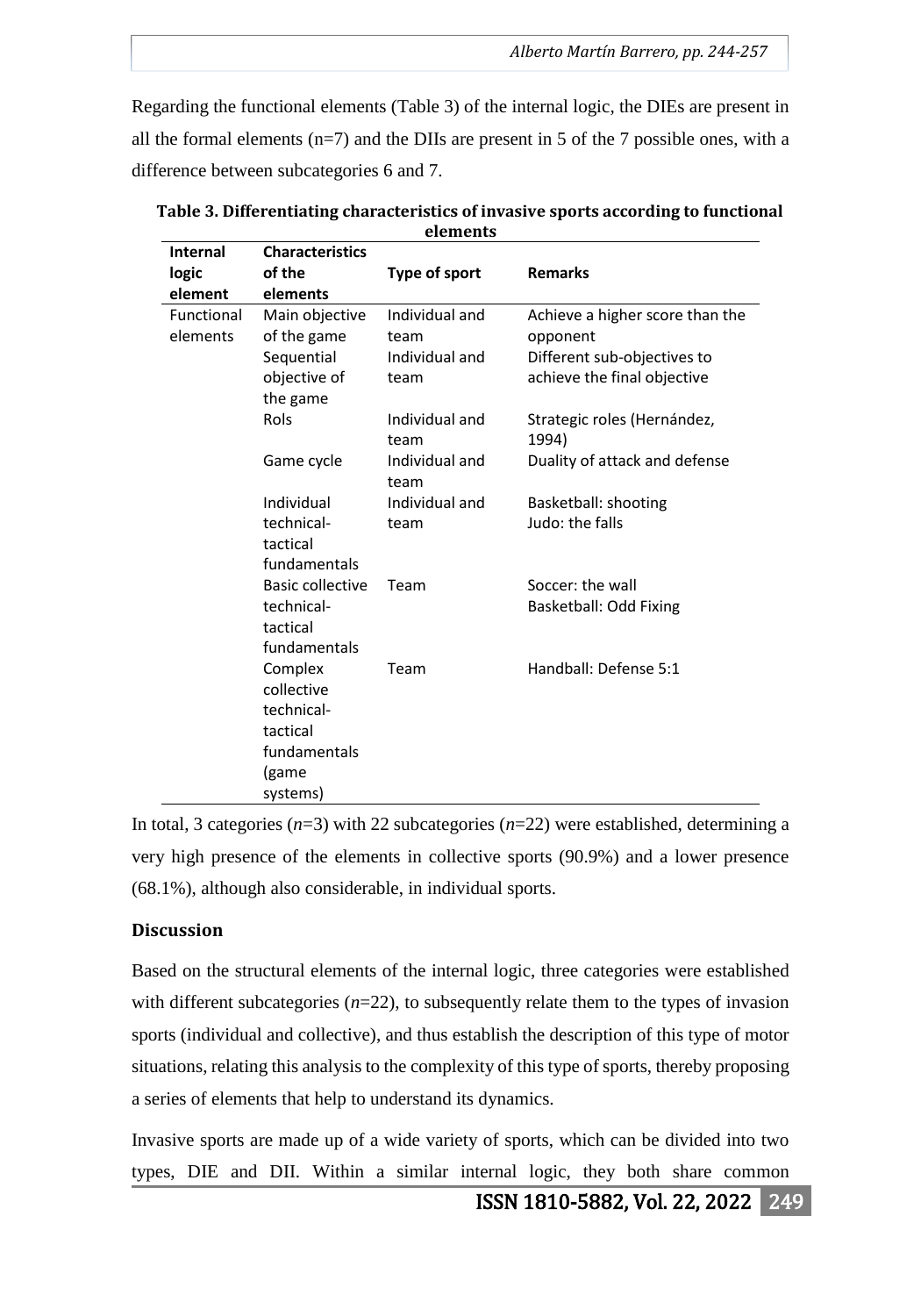characteristics, but also important differences. In relation to the different classifications proposed by Blázquez & Hernández (1984), what mainly characterizes this type of sports is, on the one hand, the relationship established between the player or players, the opponent(s), establishing a simultaneous participation and the space, which is common and which needs to be invaded or assaulted in order to overcome the opponent.

Respect to their motor nature, a great variety is observed in the form of execution for both DIE and DII, highlighting that the hitting and throwing situations are predominantly of DIE, while those of grip, traction and projection are related to DII. Continuing with the formal aspects, it is logical that the element of partners is only present in the DIE, while the great difference in this typology of sports is also found in the presence of a mobile and goals. In relation to the functional elements, although we find some differences, there are many elements that are present in both types of sports, but with some nuances. For example, in terms of strategic roles (Hernández, 1994) we can differentiate in team sports up to four roles, as is the case of soccer (ball holder, player without ball of the ball-holding team, player without ball of the non ball-holding team and goalkeeper), and only one role in individual sports.

Among the singularities, it is worth mentioning the presence of the game cycle in both types of sport, being the same for both DIE and DII, coexisting in the attack-defense duality. With respect to the major differences in this section, we find the absence of game systems in the DII and the non-existence of collective technical-tactical means, limited by the individual character of this type of sport.

Within the elements that make up the internal logic of invasion sports, some principles can be established in common to these sports that define the complexity of their dynamics (Martín-Barrero, 2019), understanding these as the set of principles that originate from the interaction of the different elements that make up the internal logic of a type of sport. According to Martin  $\&$  Lago (2005), complexity carries implicitly the concept of uncertainty, understanding this as an information deficit. In relation to the analysis made above, we could consider that the greater the number of unpredictable elements interacting with each other, this information deficit generates a lack of certainty about the events that originate. Complexity is the uncertainty of the observer (Morin, 1993; 1999; Ruano, 1996; Zolo, 1992), which, transferred to the context of sport, would be the uncertainty of the athlete in the situation he/she is facing. On the other hand, there is a relationship between disorder or chaos (Atlan, 1990) and the fact that its dynamics and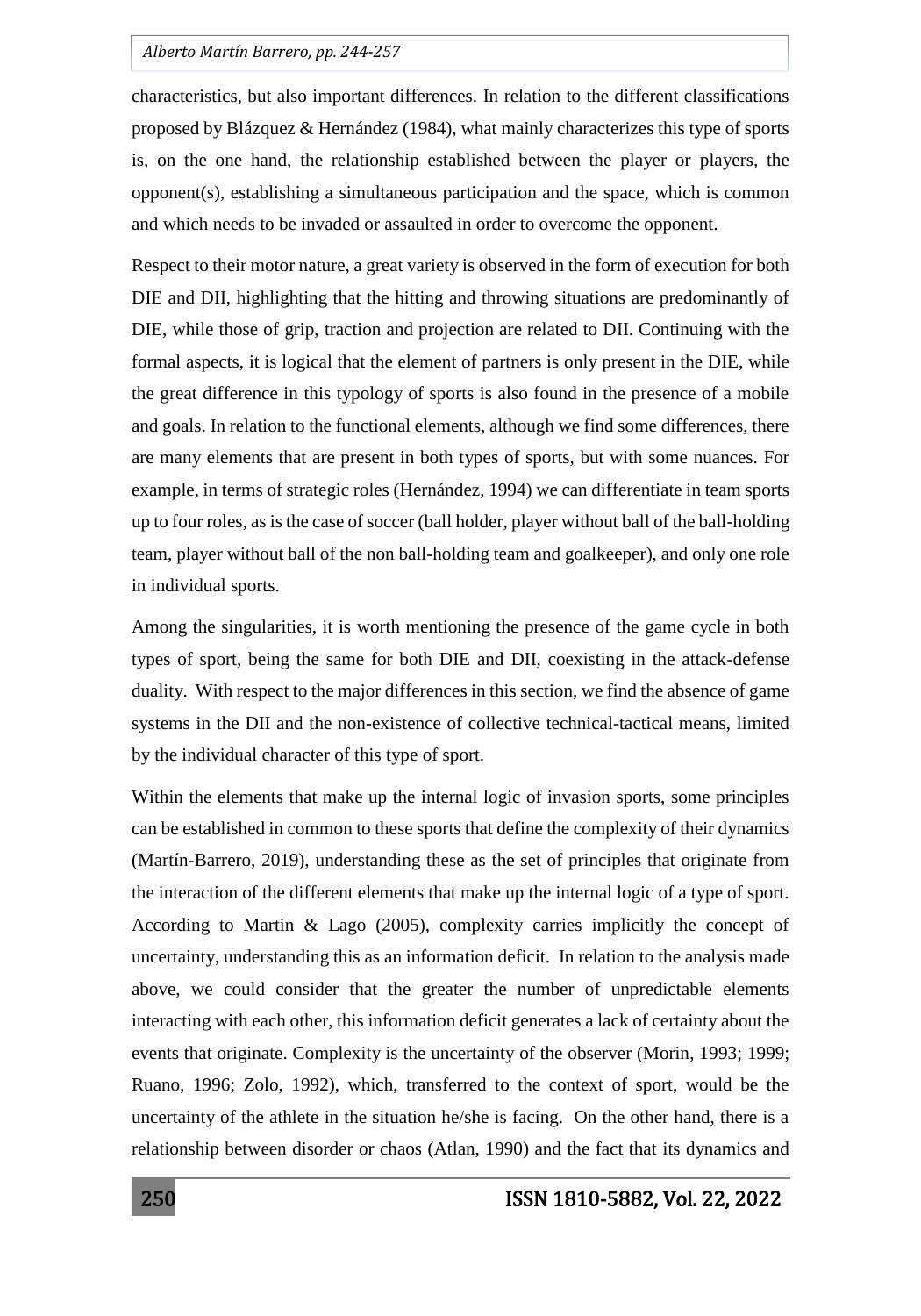structures cannot be reduced to cyclical, periodic, regular or predictable explanations or management (Maldonado, 2014), which transferred to the functional point of view would be the opposite of stability.

If we return to the analysis of the internal logic of this type of sports, we could highlight that the element that gives an unstable character to invasion sports is the constant and unpredictable changes of the phases of the game, keeping in a constant disorder or alteration to the dynamics of the game. Also for Gréhaigne (2001), the study of the interaction that occurs between players (opponents and team-mates) is an element that underlies the study of complexity. For Martín & Lago (2005), the interaction processes between players provoke new behaviors in athletes, influencing the interpersonal motor relationships that communicate athletes. As Oliveira & Ribas (2010) state, the starting point is the operating rules that clarify the relationships between the driving action, the driving situation and the driving behavior; allowing the revelation of their internal logic.

Therefore, we could establish a series of principles or laws that originate from the internal logic of the game, i.e., that originate from the different elements that compose it, and that try to define and configure the complexity of its dynamics. From the analysis carried out in this work, we could consider that these principles in invasion sports are characterized by the following features (Figure 1):



**Figure 1. Elements that make up the dynamics of the game in invasion sports**

a. Specificity: defines the characteristics of the game or sport itself, influenced by its formal elements and motor characteristics. The set of rules of the game and its relation with the motor nature would establish the sense of its specific character.

b. Instability: invasion sports are sports that are in a constant state of alteration due to the continuous change in its phases (game cycle) and its influence on the roles adopted by the players during this change of phases.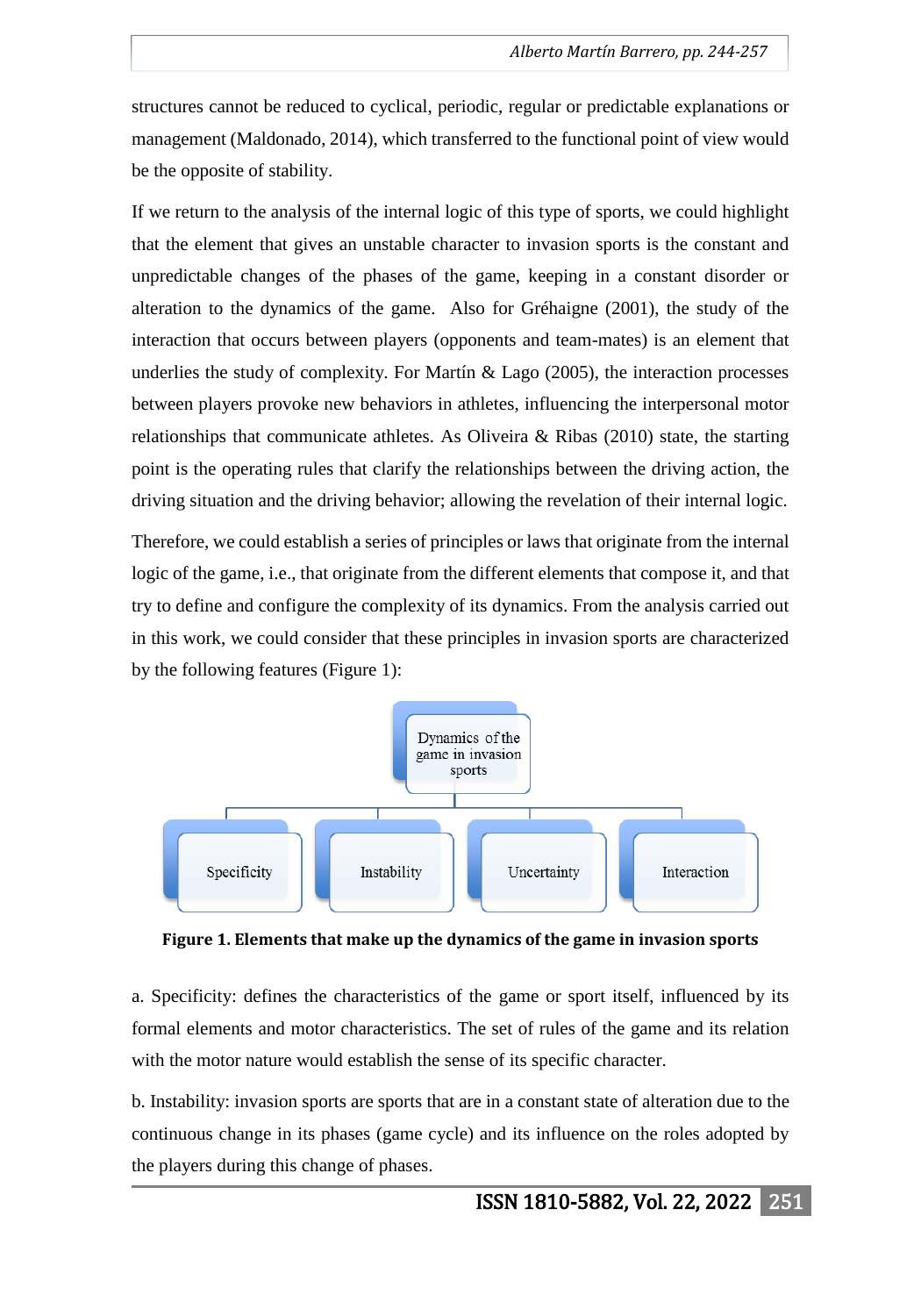c. Uncertainty: due to the relationship that occurs between athlete-opponent or players and opponents, there is a constant variation of conditions and space/time situations that greatly limits the certainty about the actions to be developed.

d. Interaction: the game is defined by the constant communication between athletes acting in the same environment (player-opponent or team-adversary team), which involves a constant relationship between the different subsystems (micro and macro). It should also be added that the interaction of players and their capabilities leads to the emergence of emerging qualities.

## **Conclusions**

- 1. The study and analysis of sports from the motor action and more specifically its internal logic, is a very useful tool to determine the different characteristics that make up its activity.
- 2. From the analysis carried out we can determine that invasion sports have a very variable internal logic, where the opponent's opposition always generates a great uncertainty in the game and that together with the interaction with its environment, interactions are established between opponent-players that are determinant to understand its functioning, which is dynamized through game cycles that generate instability to it and which has to be solved, together with the uncertainty, by the different technical-tactical means and operative strategies.
- 3. To keep in mind the different elements of the internal logic in invasion sports helps us to describe their structure and to understand the dynamics developed in them, indicating very important parameters that should be taken into account when we want to analyse the performance in competition, the training process or the analysis of the game itself. In addition, taking these aspects into account is very important due to the great variety of sports that are found in the invasion sports branch.
- 4. Could be interesting to establish a similar structure of categories and subcategories to compare different sports with very different characteristics and even those belonging to the same branch, thus establishing a sort of guide to help describe the elements that make up its internal logic.
- 5. Understanding in depth the internal logic of the different sports will allow us to optimize the design of the tasks in our practical sessions, thus stimulating a better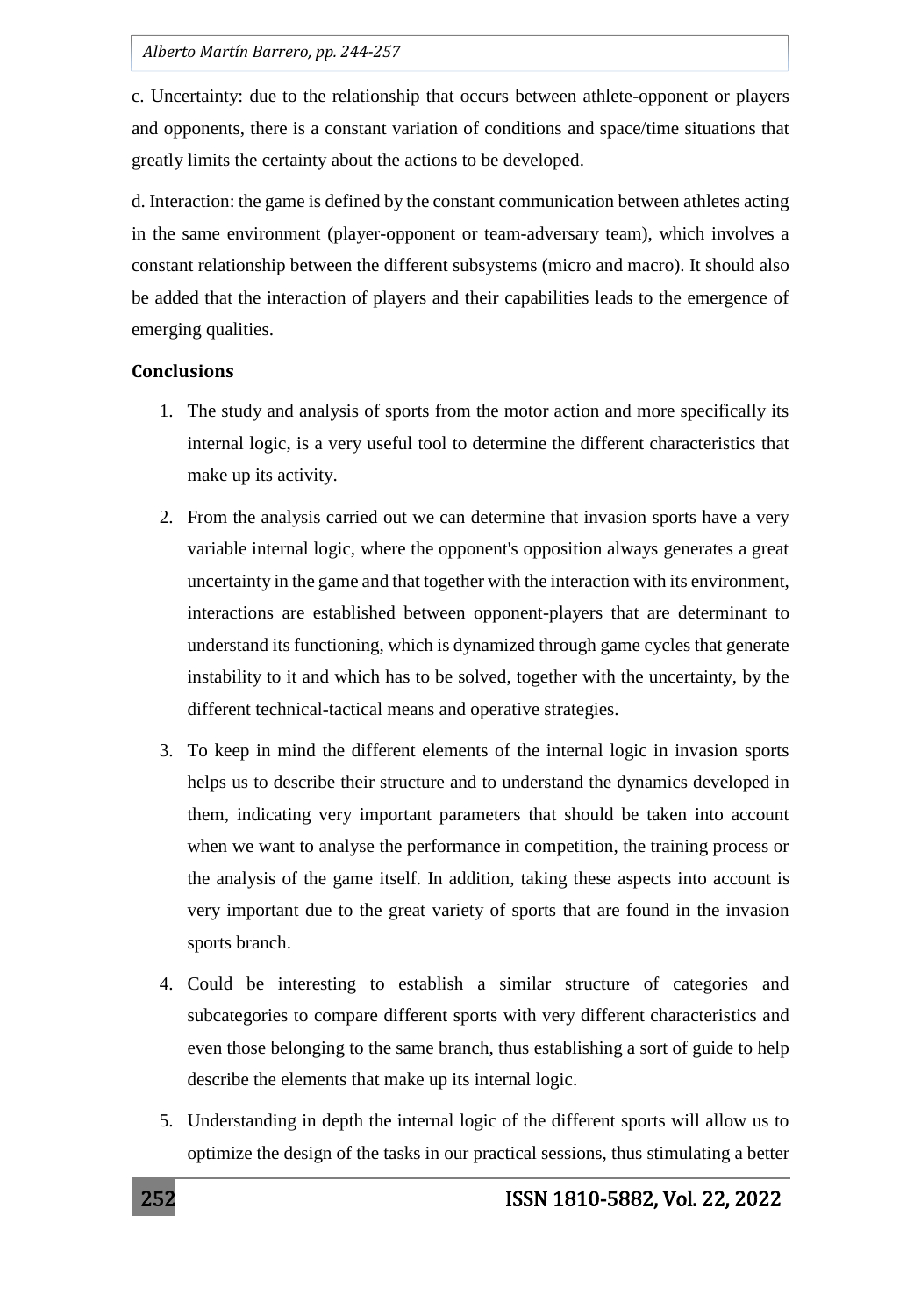training of the players, who will make a more adequate and intelligent use of the necessary tools to solve the problems posed by the game, transforming them into competent motor subjects, capable of attributing meaning to their actions and acting effectively in such situations (Parlebas, 2018), and what is more important, they will solve all those episodes by themselves, since, as Etxebeste, Urdangarin, Lavega, Lagardera & Alonso (2015) state, what really matters is what is discovered.

### **Bibliographic References**

- Alcaraz-Muñoz, Verónica, Alonso Roque, José Ignacio, Yuste & Lucas, Juan Luis (2017). Jugar en positivo: género y emociones en educación física. *Apunts. Educación Física y Deportes*, 129, 51-63. https://doi.org/10.5672/apunts.2014- 0983.es.(2017/3).129.04
- Alonso, J. I., López de Sosoaga, A., & Segado, F. (2011). Análisis de la relación entre preferencia lúdica y la estructura de las actividades programadas en festivales lúdico-deportivos. *Cultura, Ciencia y Deporte, 6*(16), 15-25. https://doi.org/10.12800/ccd.v6i16.28
- Andueza, J. & Lavega, P. (2017). Incidencia de los juegos cooperativos en las relaciones interpersonales. *Movemento, 23*(1), 213-228. https://doi.org/10.22456/1982- 8918.65002
- Araújo, P. A., Souza, M. S., & Ribas, J. F. M. (2014). Praxiologia motriz e a abordagem críticosuperadora: Aproximações preliminares. *Motricidade, 10*(4), 3-15. https://doi.org/10.6063/motricidade.10(4).2658.
- Arias, J.L., Argudo, F.M. & Alonso, J.I. (2011). Las reglas como variables didácticas. Ejemplo en baloncesto de formación. *Revista Internacional de Medicina y Ciencias de la Actividad Física y el Deporte, 11(*43), 491-512. https://doi.org/10.15366/rimcafd
- Atlan, H. (1990). *Entre el cristal y el humo: ensayo sobre la organización de lo vivo*. Madrid: Debate.
- Bayer, C. (1992). *La enseñanza de los juegos deportivos colectivos*. Barcelona: Hispano Europea.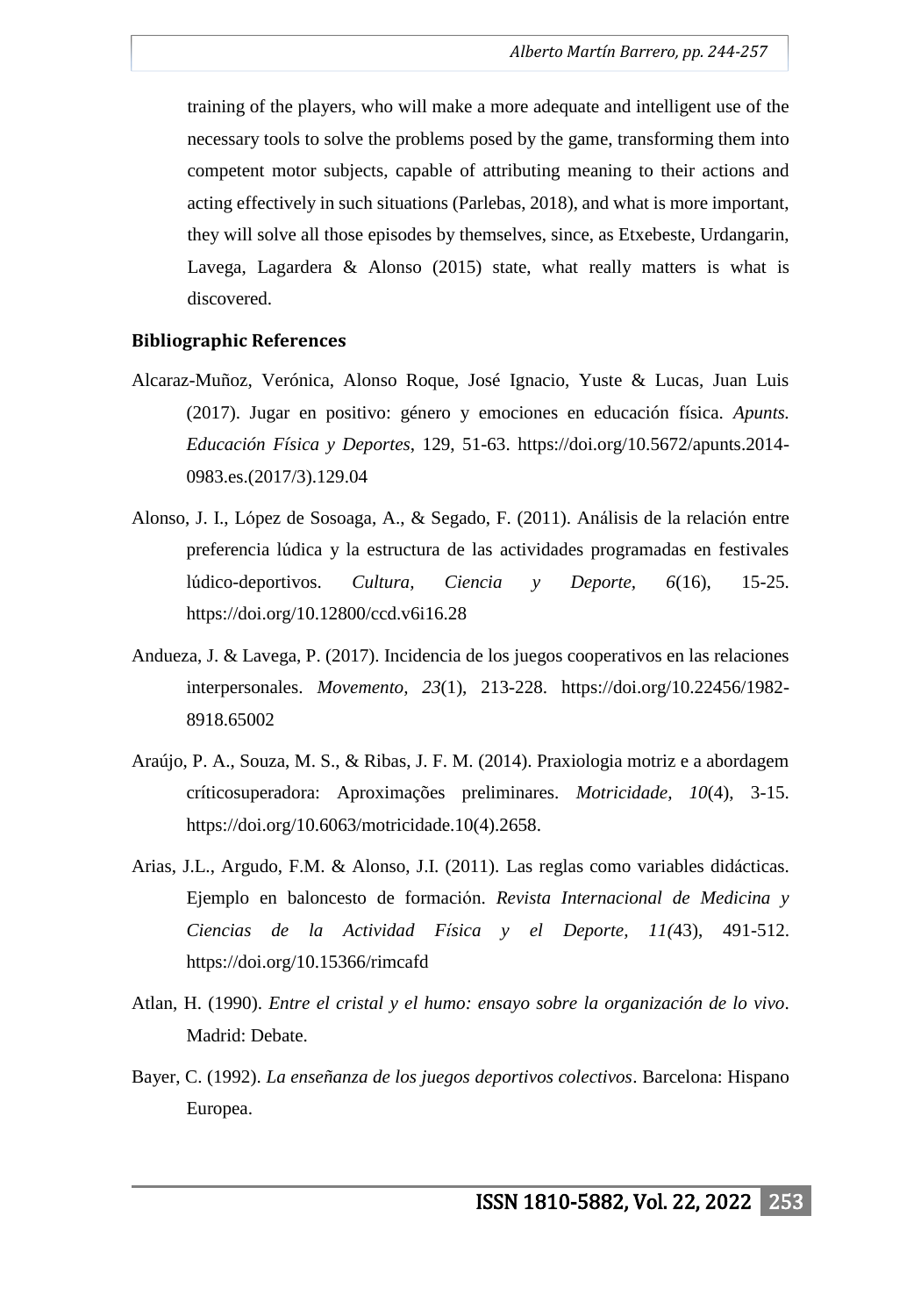- Blázquez, D. & Hernández, J. (1984). *Clasificación o taxonomías deportivas.* Barcelona: Monografía. Inef.
- Daiane, Dalla Nora, Welter, Janaíne, Welter, Jaqueline, Buffon, Elciana & Magno Ribas, João Francisco (2016). Praxiología motriz, trabajo pedagógico y didáctica en la educación física. *Movemento, 22*(4), 1365-1378. https://doi.org/10.22456/1982- 8918.65268
- Delgado Noguera, M.A. (1991). Hacia una clarificación conceptual de los términos didácticos de la educación física y el deporte. *Revista de Educación Física*, 40, 2- 10.
- Dos Santos Soares, Leys Eduardo, Gomes da Silva, Pierre Normando & Magno Ribas, João Francisco (2012). Comunicação motriz nos jogos populares: uma análise praxiológica *Movemento, 18*(3), 159-182. https://doi.org/10.22456/1982- 8918.26645
- Dufour, W. (1990). Las técnicas de observación del comportamiento motor. *Revista de Entrenamiento Deportivo*, 4, 16-22.
- Etxebeste Otegi, Joseba, Urdangarin Liebaert, Clara, Lavega i Burges, Pere, Lagardera Otero, Francisco & Alonso Roque, José Ignacio (2015). El placer de descubrir en praxiología motriz: la etnomotricidad. *Acción Motriz*, 15, 15-24.
- Famose, J.P. (1999). *Cognición y rendimiento motor*. Barcelona: INDE.
- Gréhaigne, J. (2001). *La organización del juego en el fútbol*. Barcelona: INDE.
- Hernández, J. (1994). *Fundamentos del deporte. Análisis de las estructuras del juego deportivo.* Barcelona: INDE.
- Hernández, J., Castro, U., Cruz, H., Gil, G., Guerra, B., Quiroga, M. & Rodríguez, J*. (2000). La iniciación a los deportes desde su estructura y dinámica. Aplicación a la educación física escolar y al entrenamiento deportivo*. INDE.
- Hernández, J. Rodríguez, J.P. & Castro, U. (2008). De cómo separar los elementos de la lógica interna y de la lógica externa. *Acción Motriz*, 1, 5-9.
- Jaqueira, A.R. & Araújo, P.C. (2013). Análise praxiológica do primeiro regulamento desportivo da capoeira. *Movemento, 19*(2), 31-53. https://doi.org/10.22456/1982- 8918.31035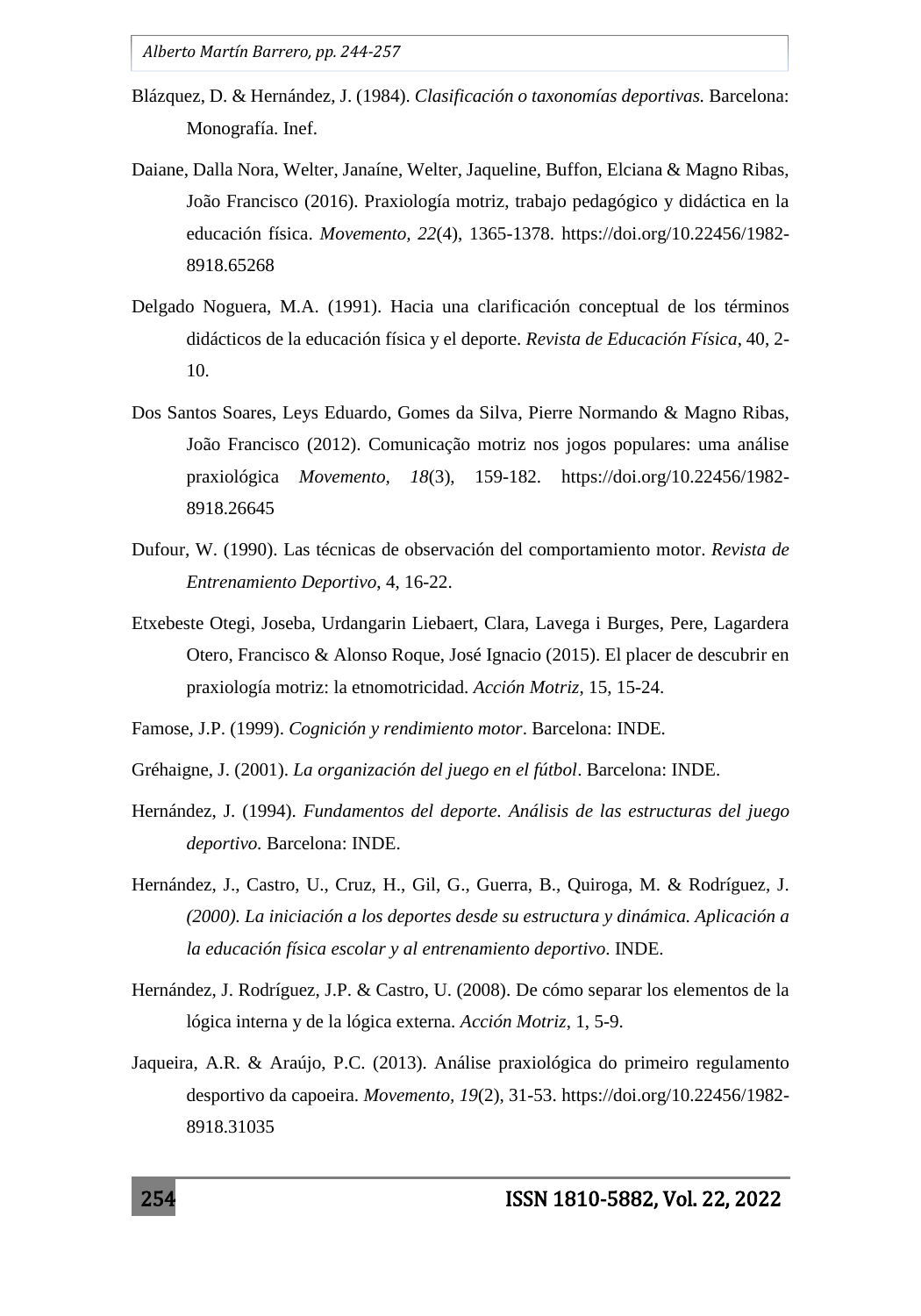- Jiménez Jiménez, F. (2000): *Estudio praxiológico de la estructura de las situaciones de enseñanza en los deportes de cooperación/oposición de espacio común y participación simultánea: balonmano y fútbol sala*. Tesis doctoral (inédita). Universidad de Las Palmas de Gran Canaria.
- Largadera, F. & Lavega, P. (2003). *Introducción a la praxiología motriz*. Barcelona: Paidotribo.
- Lago, C. (2000). *La acción motriz en los deportes de equipo de espacio común y participación simultánea*. Tesis doctoral. A Coruña: Universidad de A Coruña.
- Lavega, P. & Lagardera, F. (2004). *La ciencia de la acción motriz*. Universitat de Lleida.
- Lavega, P. (2017). Educar conductas motrices. Reto necessário para una educación física moderna. *Acción Motriz*, 20, 73-88.
- Lavega, P., Prat, Q., Sáez de Ocáriz, U., Serna, J. & Muñoz-Arroyave, V. (2018). Aprendizaje basado en la reflexión sobre la acción a través de los juegos tradicionales. *El caso de la pelota sentada, 30*(1), 142-176. https://doi.org/10.1080/11356405.2017.1421302
- López, M.P. (2008). *Análisis observacional de los comportamientos técnico-tácticos individuales defensivos en balonmano en categoría juvenil masculino*. Tesis Doctoral. A Coruña: Universidad de A Coruña.
- Magno Ribas, J.F. & Franco, F. (2020). Praxiología motriz y la organización del trabajo pedagógico y la didáctica en la educación física: entrevista con Pierre Parlebas, profesor de la Universidad París Descartes (Paris V-Sobornne Cité). *Movemento*, 26(e26008). https://doi.org/10.22456/1982-8918.94580
- Maldonado, C. (2014). ¿Qué es un sistema complejo? *Revista Colombiana de Filosofía de la Ciencia*, 29, 71-93.
- Martin-Barrero, A. (2019). *El proceso de enseñanza-aprendizaje en el fútbol: aproximación a un enfoque basado en competencias en el fútbol formativo*. Sevilla: Wanceulen.
- Martín, R. & Lago, C. (2005). *Deportes de equipo. Comprender la complejidad para elevar el rendimiento.* Barcelona: INDE.
- Menezes Fagundes, F. & Magno Ribas, J.F. (2017). La decisión motriz del levantador en el voleibol: revisión de literatura y sistematización para enseñanza y aprendizaje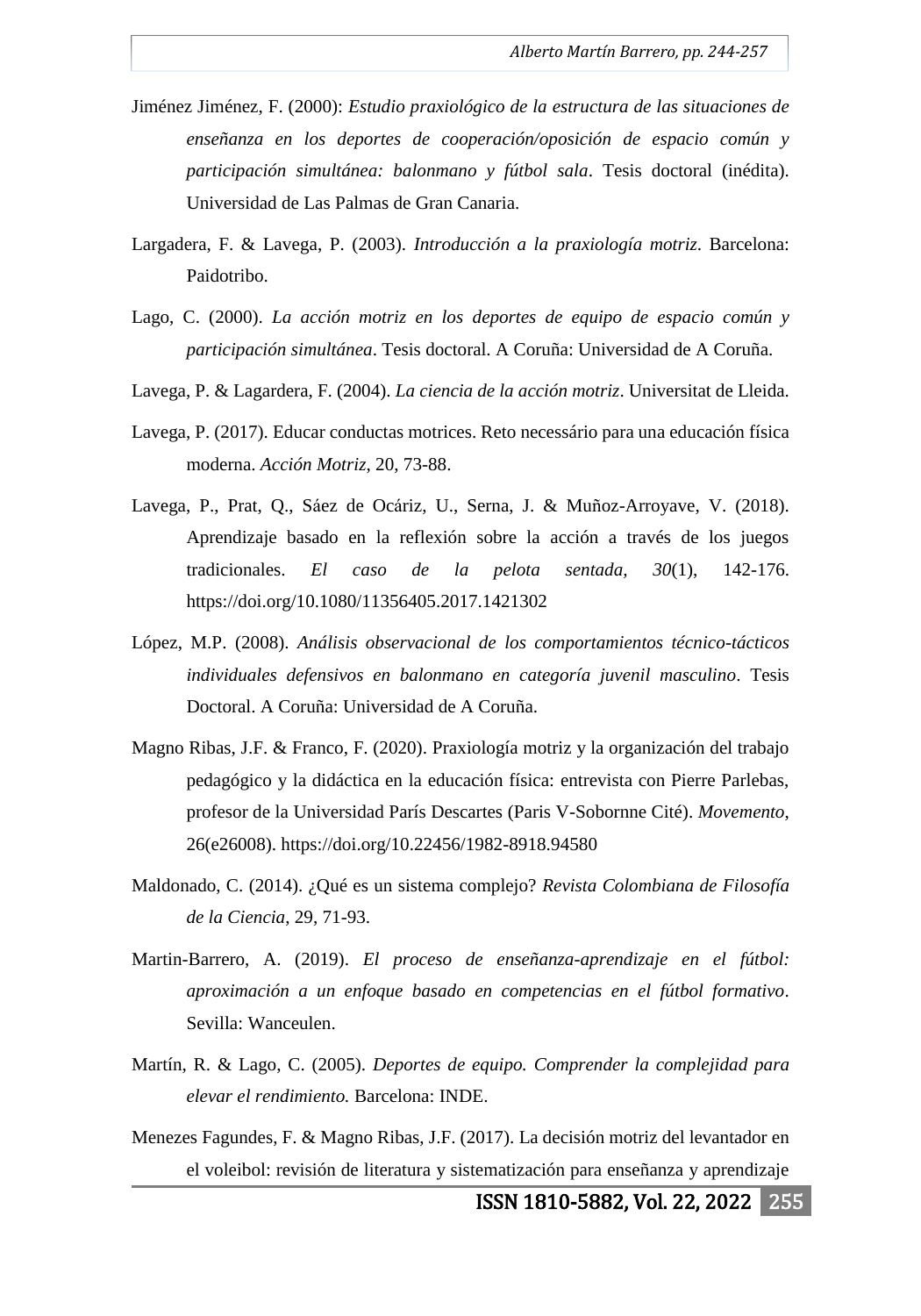según la praxiología motriz. *Movemento, 23*(4), 1161-1176. https://doi.org/10.22456/1982-8918.71854

- Mitchell, S. (1996) Improving Invasion Game Performance. *Journal of Physical Education, Recreation & Dance, 67*(2), 30-33. https://doi.org/10.1080/07303084.1996.10607197
- Morin, E. (1993). *El método I: La naturaleza de la naturaleza*. Madrid: Cátedra.
- Morin, E. (1999). *L'intelligence de la complixité*. Paris: L'Harmattan.
- Oliveira, G. & Ribas, J.F. (2010). Articulaciones de la praxiología motriz con la concepción crítico-emancipadora. *Movimento, 16*(1), 131-151. https://doi.org/10.22456/1982-8918.9680
- Otero, F., Calvo, A. & González, J. (2011). La enseñanza de los deportes de invasión: metodología horizontal vs. metodología vertical. *EmásF, Revista Digital de Educación Física*, 12, 74-86.
- Otero, F.M., Carmona, J., Albornoz, M., Calvo, A. & Díaz, J.A. (2014). Metodología de enseñanza de los deportes de invasión en primaria. *Revista Internacional de Medicina y Ciencias de la Actividad Física y el Deporte*, 14, 69-87. https://doi.org/10.15366/rimcafd2019.75.009
- Parlebas, P. (1976). *Activités physiques et éducation motrice*. Paris: Éditions Revue éducation physique et sport.
- Parlebas, P. (2001). *Juegos, deportes y sociedades. Léxico de praxiología motriz*. Barcelona: Paidotribo.
- Parlebas, P. (2018). *Pedagogy of motor skills. Acción Motriz*, 20, 89-96,.
- Ruano, J. (1996). *Autoorganización: entre el orden y el caos*. A Coruña: Universidad de A Coruña.
- Saraví, J.R. (2012). La Praxiología motriz: presente, passado y futuro. Entrevista a Pierre Parlebas. *Movemento, 18*(1), 11-35. https://doi.org/10.22456/1982-8918.27065
- Sola, J. (2005). Caracterización funcional de la táctica deportiva. Propuesta de clasificación de los deportes. *Apunts Educación Física y Deportes, 4*(82), 36-44.